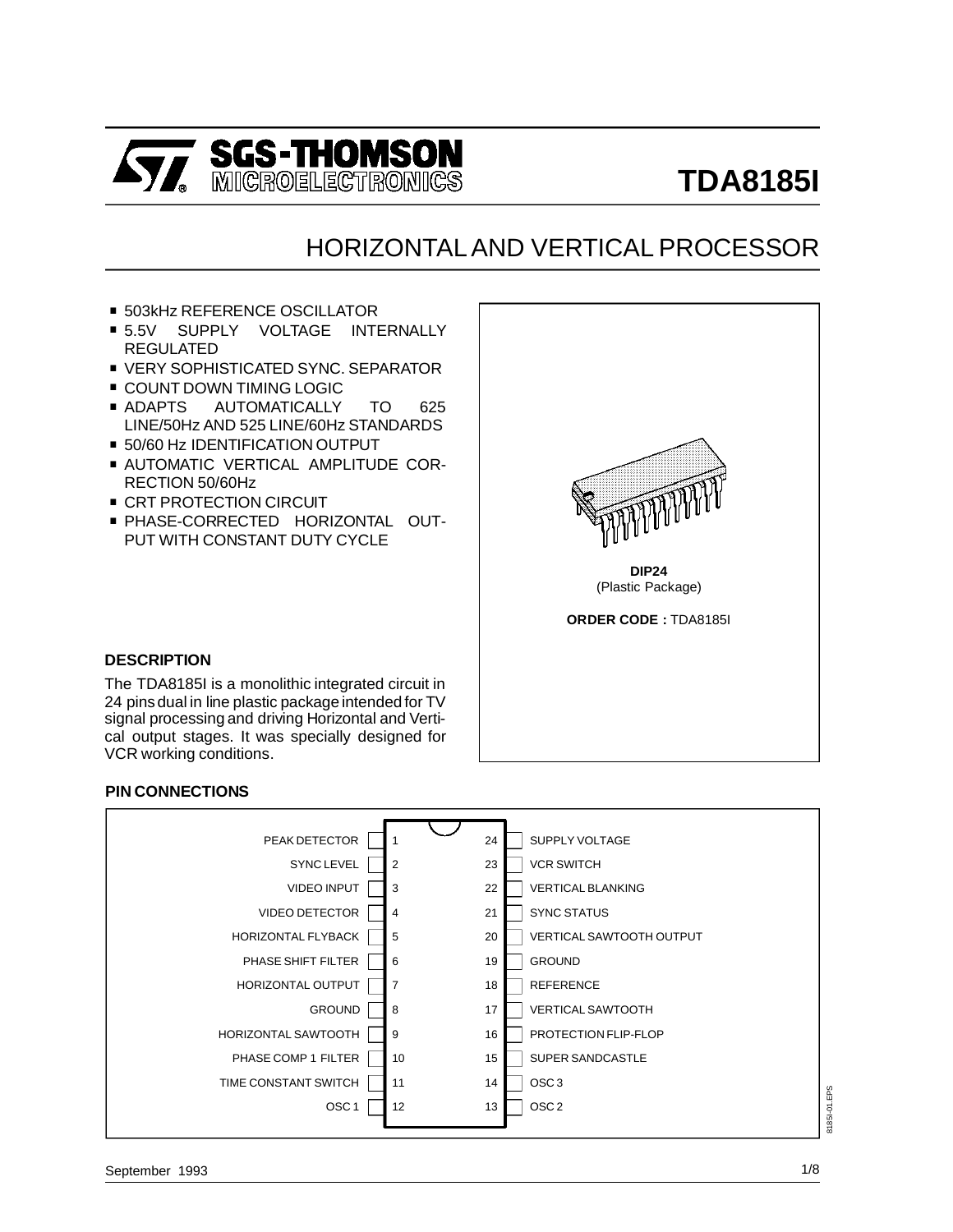#### **TDA8185I**

#### **BLOCK DIAGRAM**

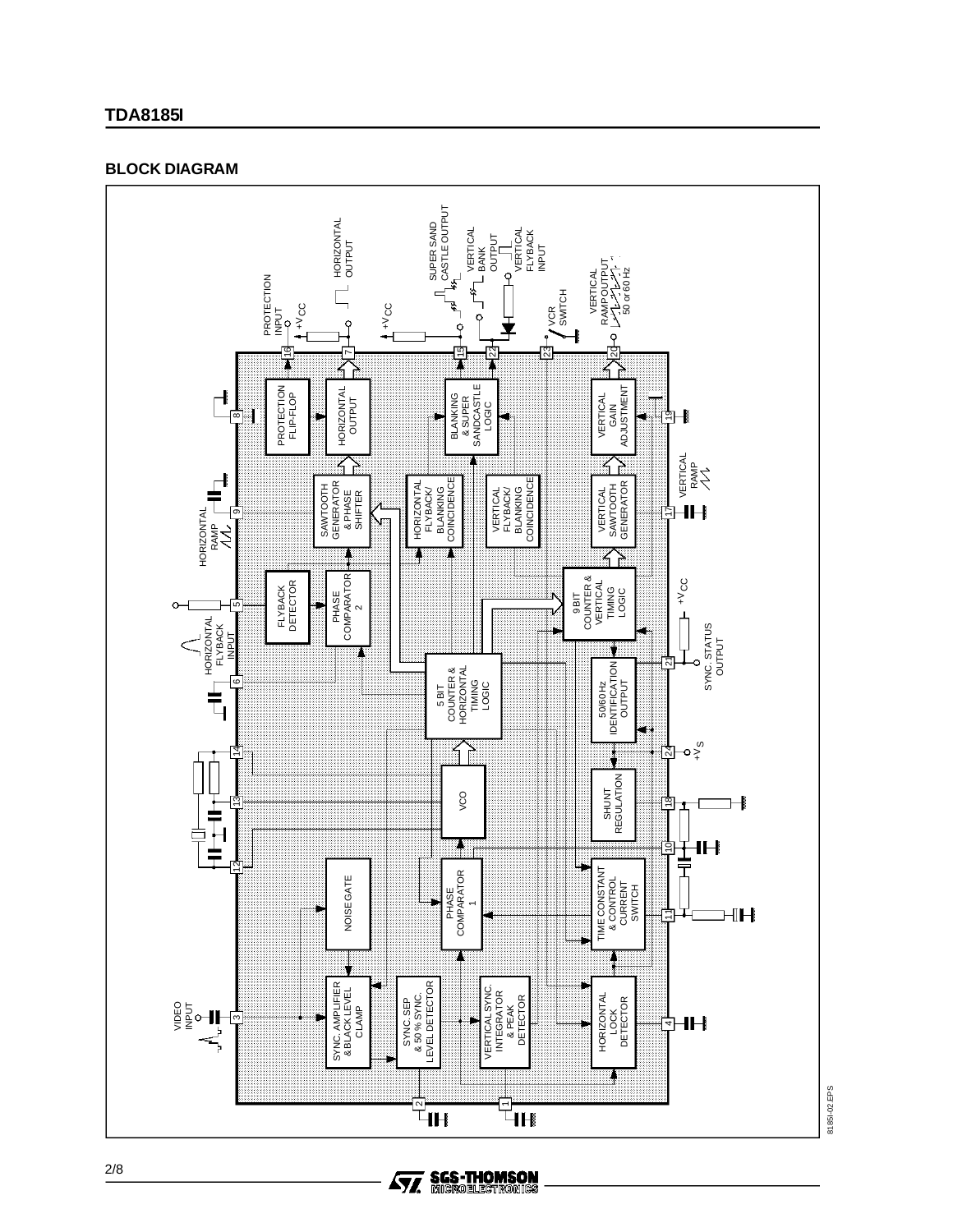#### **ABSOLUTE MAXIMUM RATINGS**

| <b>Symbol</b>    | <b>Parameter</b>                             | Value        | Unit |
|------------------|----------------------------------------------|--------------|------|
| Vs               | Supply Voltage at Pin 24 (low impedance)     | 5.25         |      |
| $V_{\rm CC}$     | Voltage at Pins, 7, 15, 21                   | 20           |      |
| Vı               | Input Signals                                |              |      |
| $P_{\text{tot}}$ | Total Power Dissipation ( $T_{amb}$ = 70 °C) |              | W    |
| $T_{\text{stg}}$ | Storage and Junction Temperature             | $-40$ to 150 | °C   |

#### **THERMAL DATA**

| THEINMAL DAIA |                                                |       |      |                           |  |  |  |
|---------------|------------------------------------------------|-------|------|---------------------------|--|--|--|
| ີ`'mbol .     | <b>Parameter</b>                               | Value | Unit | $\sim$                    |  |  |  |
| $Rth$ i–pins  | Thermal<br>al Resistance Junction-pins.<br>Max | õU    | ገጦ   | $\infty$<br>-<br>$\infty$ |  |  |  |

#### **ELECTRICAL CHARACTERISTICS**

( $V_s = 5$  V,  $V_{CC} = 12$  V,  $T_{amb} = 25$  °C, unless otherwise specified)

| Symbol                  | <b>Parameter</b>                                                   | <b>Test Conditions</b>   | Min. | Typ.       | Max. | Unit                    |
|-------------------------|--------------------------------------------------------------------|--------------------------|------|------------|------|-------------------------|
| $V_{\rm S}$             | Supply Voltage (pin 24)                                            |                          | 4.75 | 5          | 5.25 | $\vee$                  |
| $\mathsf{I}_\mathsf{S}$ | Supply Current (pin 24)                                            |                          | 30   | 60         | 85   | mA                      |
| $V_{24}$                | Stabilized Voltage at Pin 24                                       |                          |      | 5.6        |      | V                       |
| <b>SYNC. SEPARATOR</b>  |                                                                    |                          |      |            |      |                         |
| $V_3$                   | Peak to Peak Input Signal (negative video signal)                  |                          | 0.3  | 1          | 4    | V                       |
|                         | <b>VIDEO IDENTIFICATION AND VCR SWITCH</b>                         |                          |      |            |      |                         |
| $V_{23}$                | <b>VCR Switch Voltage</b>                                          |                          | 1.6  | 2.1        | 2.4  | $\vee$                  |
| $V_4$                   | Threshold Voltage for Time Constant Switching                      |                          |      | 2.3        |      | $\vee$                  |
| $\mathsf{I}_4$          | <b>Peak Output Current</b>                                         | Lock                     |      | 1          |      | mA                      |
| $- I_4$                 | <b>Output Current</b>                                              |                          |      | 20         |      | μA                      |
| <b>OSCILLATOR</b>       |                                                                    |                          |      |            |      |                         |
| F <sub>o</sub>          | Free Running Frequency                                             |                          |      | 500        |      | kHz                     |
| $S_{O}$                 | <b>Frequency Control Sensitivity</b>                               |                          |      | 1.0        |      | kHz/V                   |
| $V_{10}$                | <b>Control Voltage Range</b>                                       |                          |      | 2.6 to 4   |      | $\vee$                  |
|                         | SYNC-OSCILLATOR PHASE COMPARATOR                                   |                          |      |            |      |                         |
| $I_{10}$                | <b>Control Peak Curent</b>                                         |                          |      | ± 0.3      |      | mA                      |
| $I_{10}$                | <b>VCR Control Peak Current</b>                                    |                          |      | ± 0.6      |      | mA                      |
| $\Delta f$              | Catching and Holding Range                                         |                          |      | $±$ 400    |      | Hz                      |
|                         | FLYBACK - OSCILLATOR PHASE COMPARATOR                              |                          |      |            |      |                         |
| $V_6$                   | Control Voltage Range                                              |                          |      | 2.8 to 3.7 |      | V                       |
| $\mathsf{I}_5$          | <b>Flyback Input Current</b>                                       |                          | 0.1  |            |      |                         |
|                         | Flyback Input Threshold                                            |                          |      | 5          |      | mA                      |
| I <sub>6</sub>          | <b>Peak Control Current</b>                                        |                          |      | ± 0.5      |      | mA                      |
|                         | <b>Static Control Error</b>                                        |                          |      | 1          |      | $\%$                    |
| $t_d$                   | Permissible Delay between Output Pulse and<br><b>Flyback Pulse</b> | $t_{flyback} = 12 \mu s$ |      | 17         |      | 81851-03.TBL<br>$\mu s$ |

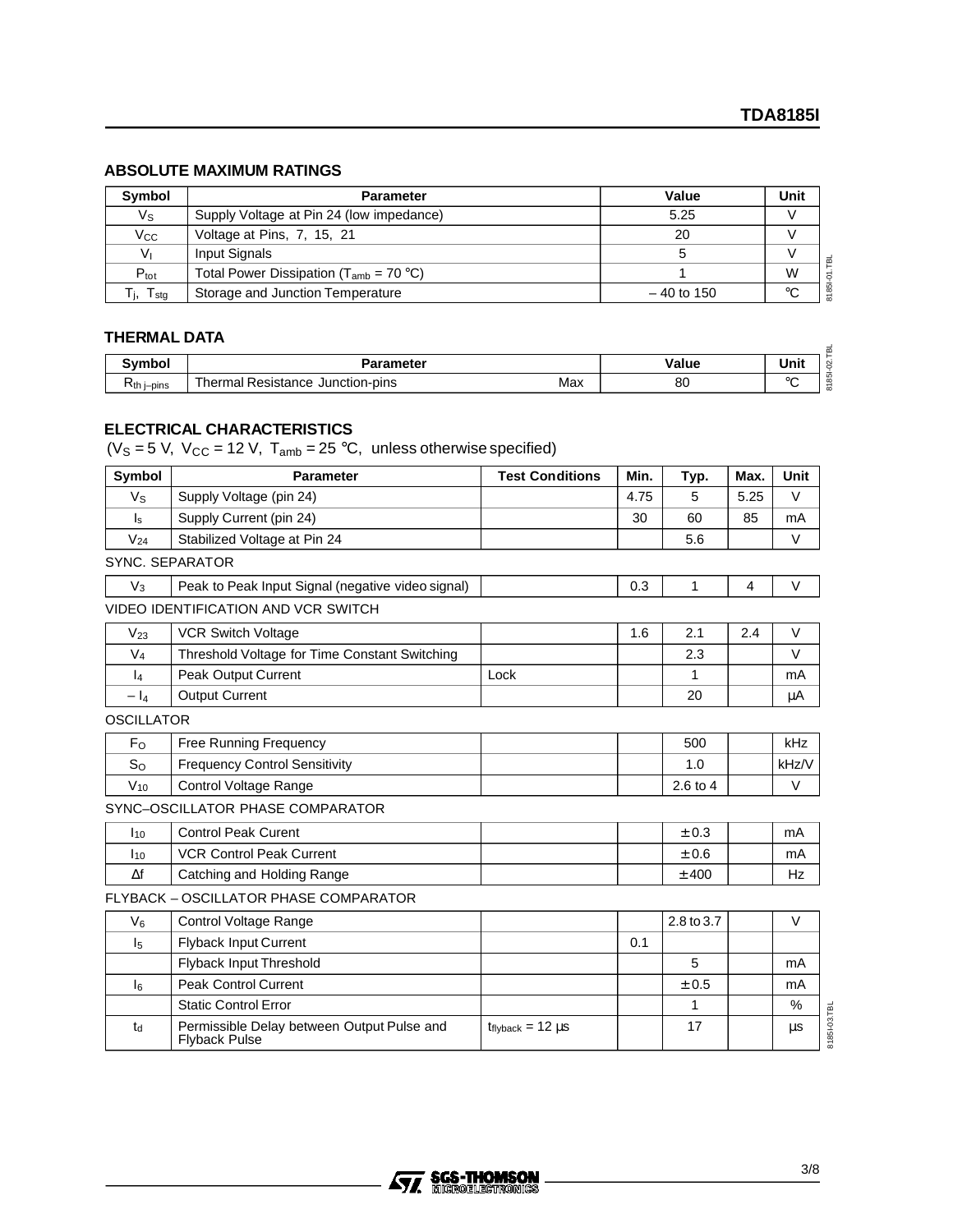#### **ELECTRICAL CHARACTERISTICS** (continued)

( $V_s = 5$  V,  $V_{CC} = 12$  V,  $T_{amb} = 25$  °C, unless otherwise specified)

| Symbol          | <b>Parameter</b>                                                                  | <b>Test Conditions</b>        | Min. | Typ.                 | Max.        | <b>Unit</b>           |
|-----------------|-----------------------------------------------------------------------------------|-------------------------------|------|----------------------|-------------|-----------------------|
|                 | COMPOSITE BLANKING AND KEY PULSE (supersandcastle)                                |                               |      |                      |             |                       |
| V <sub>K</sub>  | Key Pulse Output Peak Voltage                                                     |                               |      | 10                   |             | $\vee$                |
| $V_L$           | Line Blanking Voltage                                                             |                               | 4.25 | 4.5                  | 4.75        | $\vee$                |
| VF              | Frame Blanking Voltage                                                            |                               | 2.38 | 2.5                  | 2.63        | $\vee$                |
| t <sub>KS</sub> | Phase Relationship between Leading Edge of Key<br>Pulse and Middle of Sync. Pulse |                               |      | 2.5                  |             | μs                    |
| t <sub>K</sub>  | <b>Key Pulse Duration</b>                                                         |                               |      | 4                    |             | μs                    |
| tF              | <b>Vertical Blanking Duration</b>                                                 |                               |      | 1.4                  |             | ms                    |
| <b>FRAME</b>    |                                                                                   |                               |      |                      |             |                       |
| $V_{20}$        | Output p.p. Sawtooth Voltage                                                      | 50Hz and 60Hz                 |      | 2.7                  |             | $\vee$                |
| $V_{20}$        | Pedestal Voltage                                                                  |                               |      | 0.3                  |             | $\vee$                |
| <b>LINE</b>     |                                                                                   |                               |      |                      |             |                       |
| 17              | <b>Output Current</b>                                                             |                               |      | 50                   |             | mA                    |
| V <sub>7</sub>  | <b>Saturation Voltage</b>                                                         | $17 = 50 \text{mA}$           |      | 0.4                  |             | V                     |
| $t_{\rm L}$     | <b>Output Pulse Duration</b>                                                      |                               |      | 29                   |             | $\mu s$               |
|                 | <b>SYNC. STATUS OUTPUT</b>                                                        |                               |      |                      |             |                       |
| $V_{21}$        | Output Voltage                                                                    | 50Hz<br>60Hz<br><b>Unlock</b> | 6.25 | 12<br>$\overline{7}$ | 7.45<br>0.3 | V<br>$\vee$<br>$\vee$ |
|                 | <b>OVERALL PHASE RELATION SHIP</b>                                                |                               |      |                      |             |                       |
| $t_{\rm O}$     | Phase Difference between Middle of Flyback and<br>Middle of Sync. Pulses          |                               |      |                      |             | $\mu s$               |
|                 | <b>VERTICAL BLANKING OUT AND FLY. INPUT</b>                                       |                               |      |                      |             |                       |
| $V_{22}$        | <b>Blanking Output Voltage</b>                                                    |                               |      | $\overline{4}$       |             | $\vee$                |
| $V_{22}$        | Flyback Threshold Input                                                           |                               |      | 5.7                  |             | $\vee$                |
| 122             | <b>Flyback Current Input</b>                                                      |                               | 0.1  |                      |             | mA                    |

Notes : 1. With t<sub>ily</sub> = 12 µs and t<sub>i</sub> = 29 µs.<br>2. The TDA8185I may be operated on a 5V supply directly. A 5.5 V shunt regulator is available internally for operation on higher<br>supply voltage ; in this case an external l

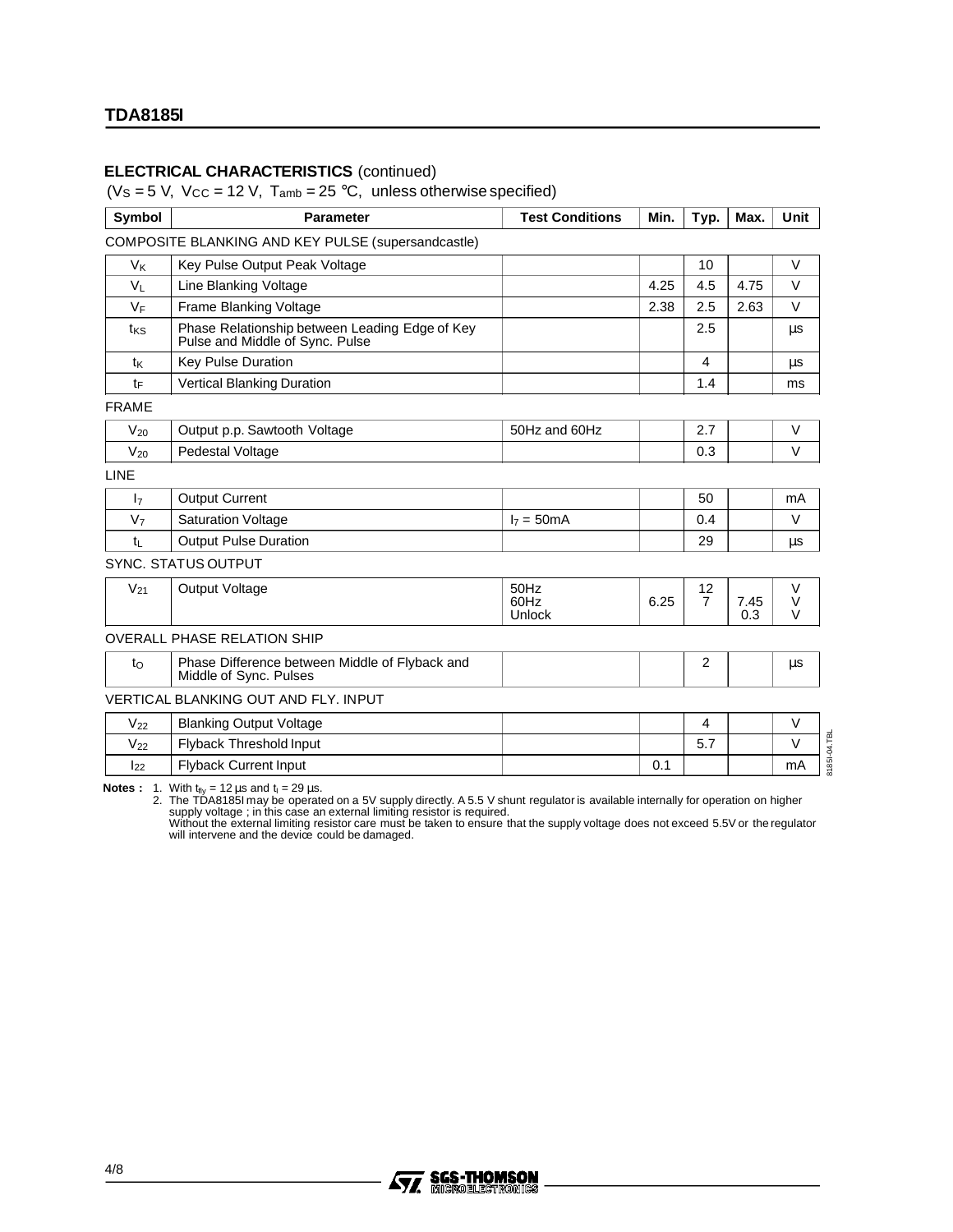

**Figure 1 :** Horizontal and Vertical Deflections for 30AX C.R.T.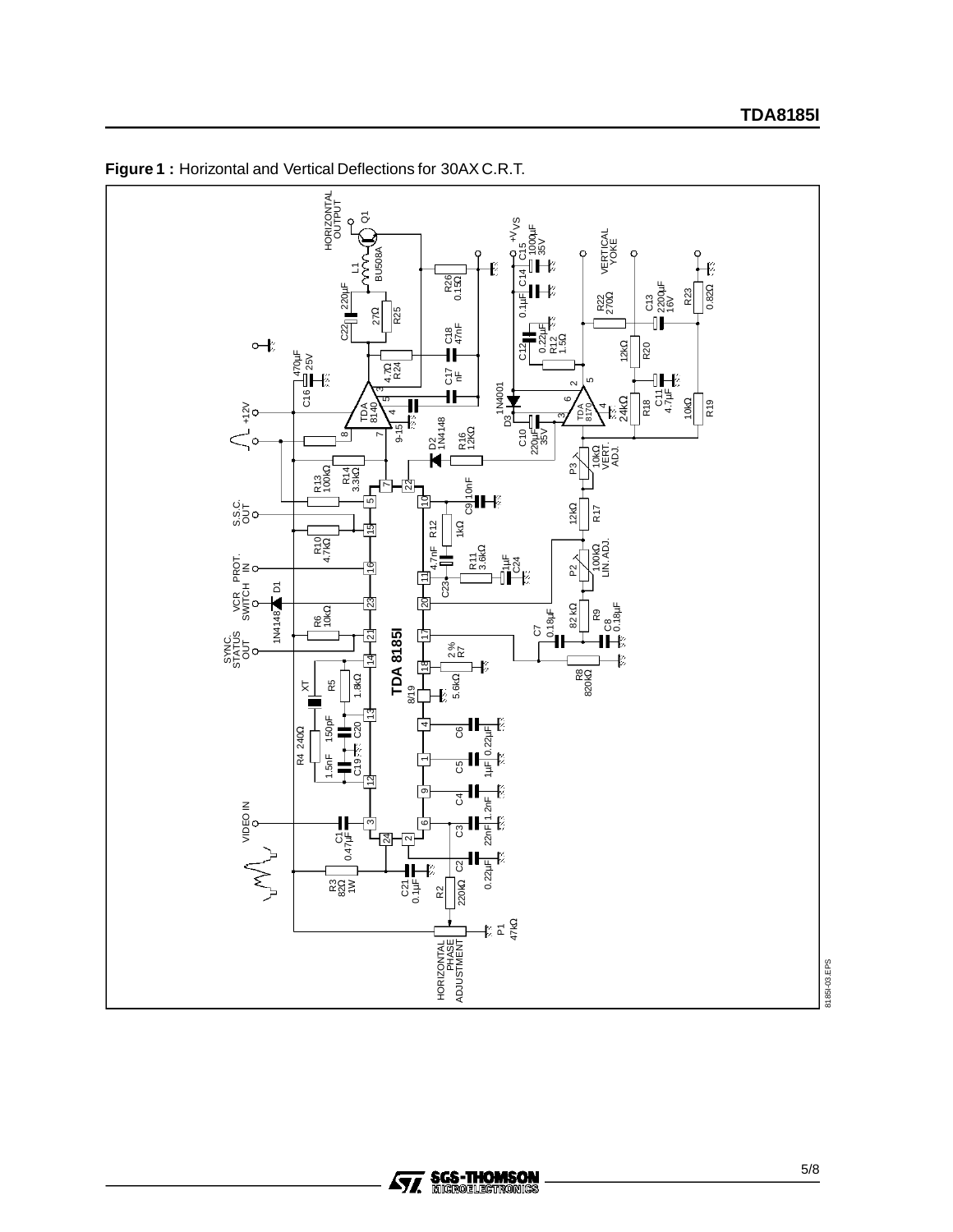#### **TDA8185I**



**Figure 2 :** Horizontal and Vertical Deflections for S4 C.R.T.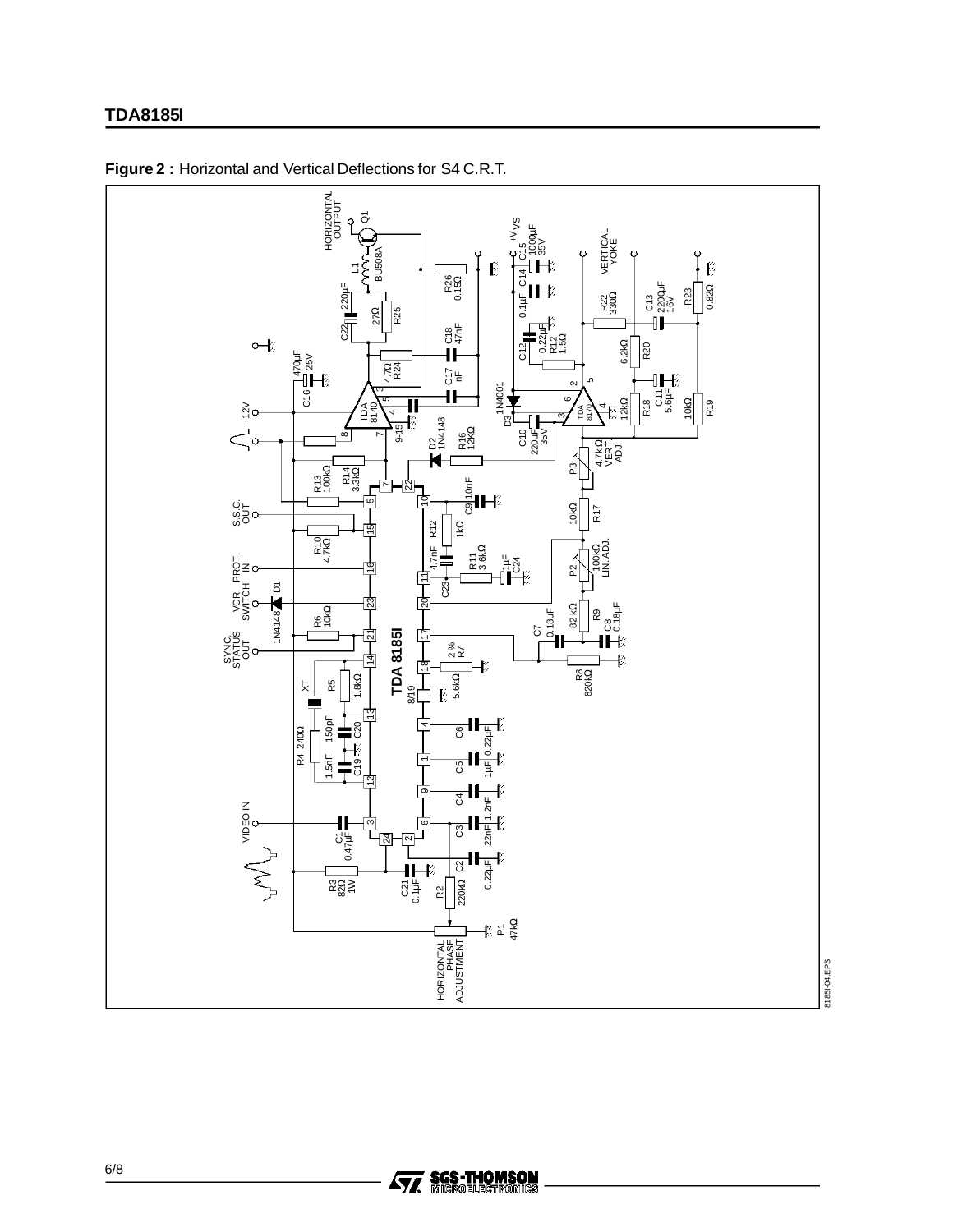

**Ayy SGS-THOMSON**<br>**Ayy** Microelectronics

**Figure 3: P.C. Board and Components Layout of the Circuit of Figure 2 (1: 1 scale)**